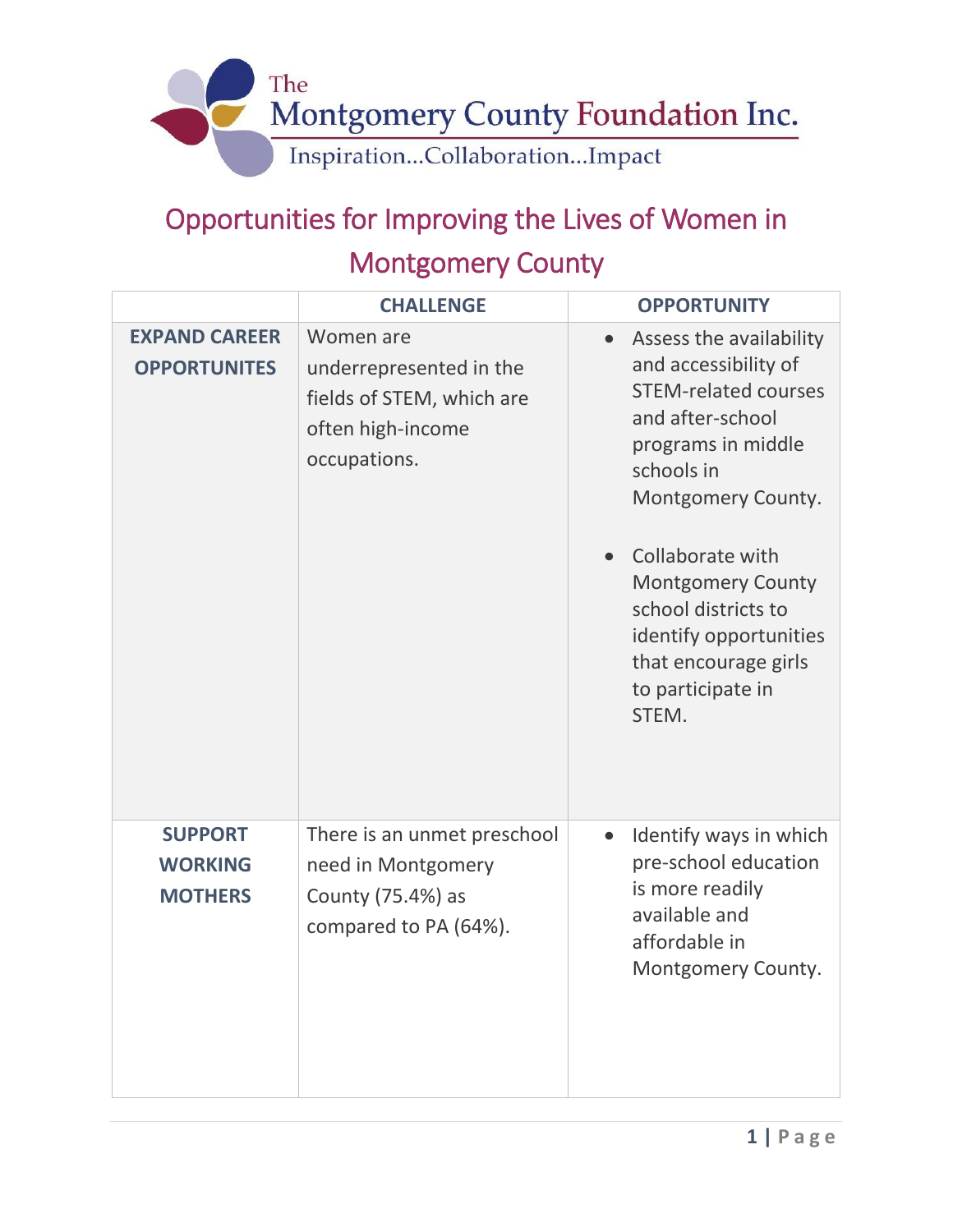The Montgomery County Foundation Inc.

Inspiration...Collaboration...Impact

 $\ddot{\phantom{0}}$ 

|                                   | <b>CHALLENGE</b>                                                                                                                                                                                                                                                                     | <b>OPPORTUNITY</b>                                                                                                                                                                                                        |
|-----------------------------------|--------------------------------------------------------------------------------------------------------------------------------------------------------------------------------------------------------------------------------------------------------------------------------------|---------------------------------------------------------------------------------------------------------------------------------------------------------------------------------------------------------------------------|
| <b>FIGHT CANCER</b>               | <b>Black Women have higher</b><br>cancer death rates than<br>other racial groups in the<br>United States, Pennsylvania,<br>and Montgomery County.                                                                                                                                    | Support research and<br>identify ways to<br>reduce health<br>disparities and cancer<br>rates in Montgomery<br>County.                                                                                                     |
|                                   |                                                                                                                                                                                                                                                                                      | <b>Expand education and</b><br>outreach for<br>preventive care and<br>early detection,<br>especially among<br>women of color.                                                                                             |
| <b>SUPPORT</b><br><b>RECOVERY</b> | Nationally, women's rate of<br>death from prescription<br>opioid overdose has more<br>than quadrupled from 1999-<br>2005. Of the prescription<br>opioid overdose incidents<br>among women in<br>Montgomery County, the<br>vast majority occurred<br>among White women<br>$(62.5\%).$ | Collaborate with<br>$\bullet$<br>physician groups,<br>hospitals and health<br>systems in<br><b>Montgomery County</b><br>on health education,<br>outreach and<br>recovery programs,<br>especially for opioid<br>addiction. |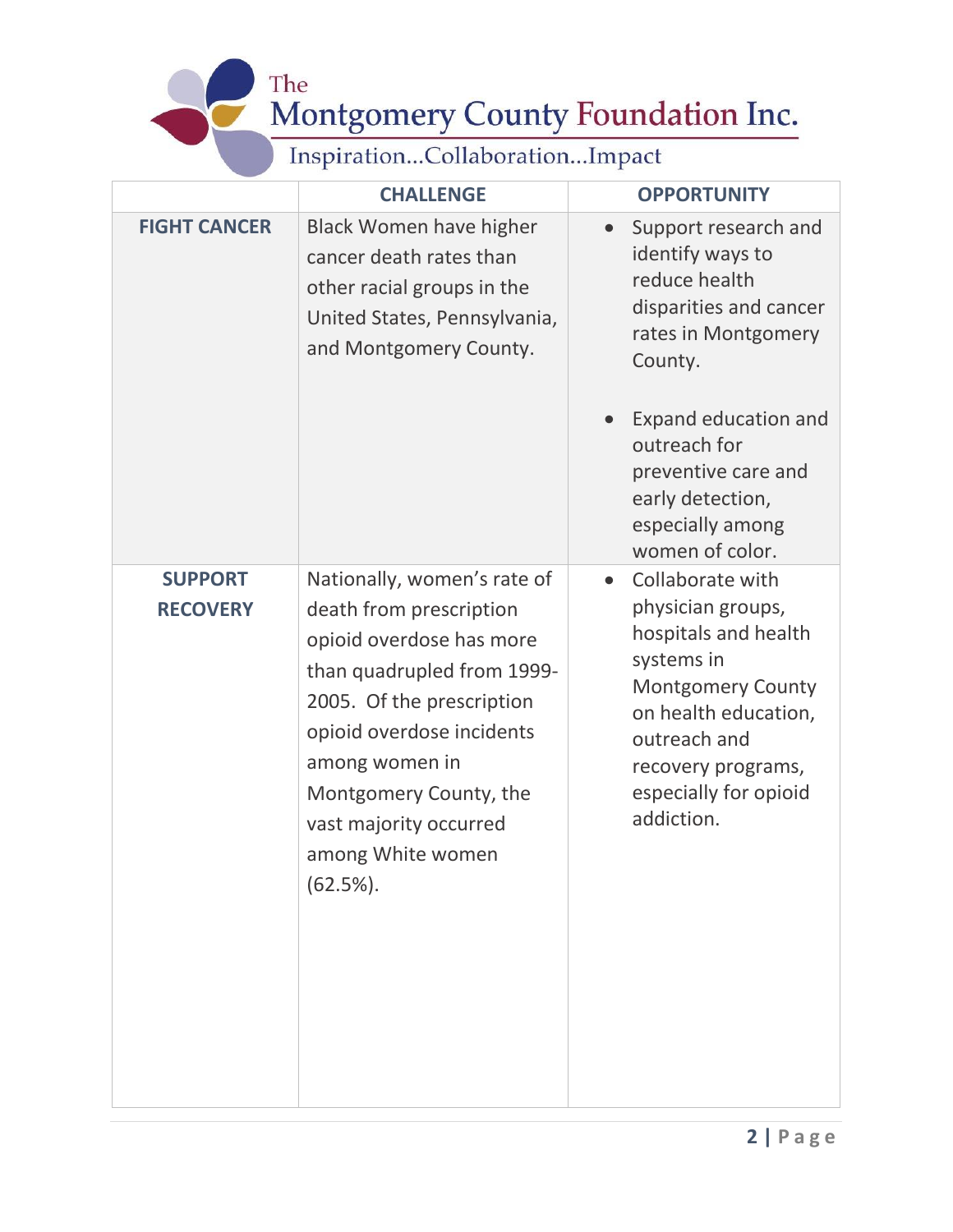The Montgomery County Foundation Inc.

## Inspiration...Collaboration...Impact

|                                                             | <b>CHALLENGE</b>                                                                                                                                                                                                                                                                         | <b>OPPORTUNITY</b>                                                                                                                                                                                                                                                                                                                                                                           |
|-------------------------------------------------------------|------------------------------------------------------------------------------------------------------------------------------------------------------------------------------------------------------------------------------------------------------------------------------------------|----------------------------------------------------------------------------------------------------------------------------------------------------------------------------------------------------------------------------------------------------------------------------------------------------------------------------------------------------------------------------------------------|
| <b>IMPROVE</b><br><b>PRENATAL AND</b><br><b>INFANT CARE</b> | Low birth weight rates were<br>more common among Black<br>women than other racial<br>groups in Montgomery<br>County.<br>In Montgomery County, the<br>infant mortality rate among<br>Black women is higher than<br>other racial groups and<br>higher than national and<br>state averages. | Conduct more<br>research studies to<br>examine causes of<br>low birth weight and<br>infant mortality<br>among Black women<br>who give birth in<br>Montgomery County.<br>Expand access to<br>prenatal services for<br>women in<br>Montgomery County.<br>Create a county-wide<br>committee to<br>examine current<br>policies and identify<br>best practices in<br>prenatal and infant<br>care. |
| <b>CREATE SAFE</b><br><b>ENVIRONMENTS</b>                   | Between 2014-16, there<br>were 89 reported incidents<br>of rape at colleges and<br>universities within or on the<br>border of Montgomery<br>County.                                                                                                                                      | Collaborate with<br>$\bullet$<br>Colleges and<br>Universities in<br><b>Montgomery County</b><br>to address violence on<br>campus and create<br>action plans to reduce<br>the number of<br>assaults.                                                                                                                                                                                          |